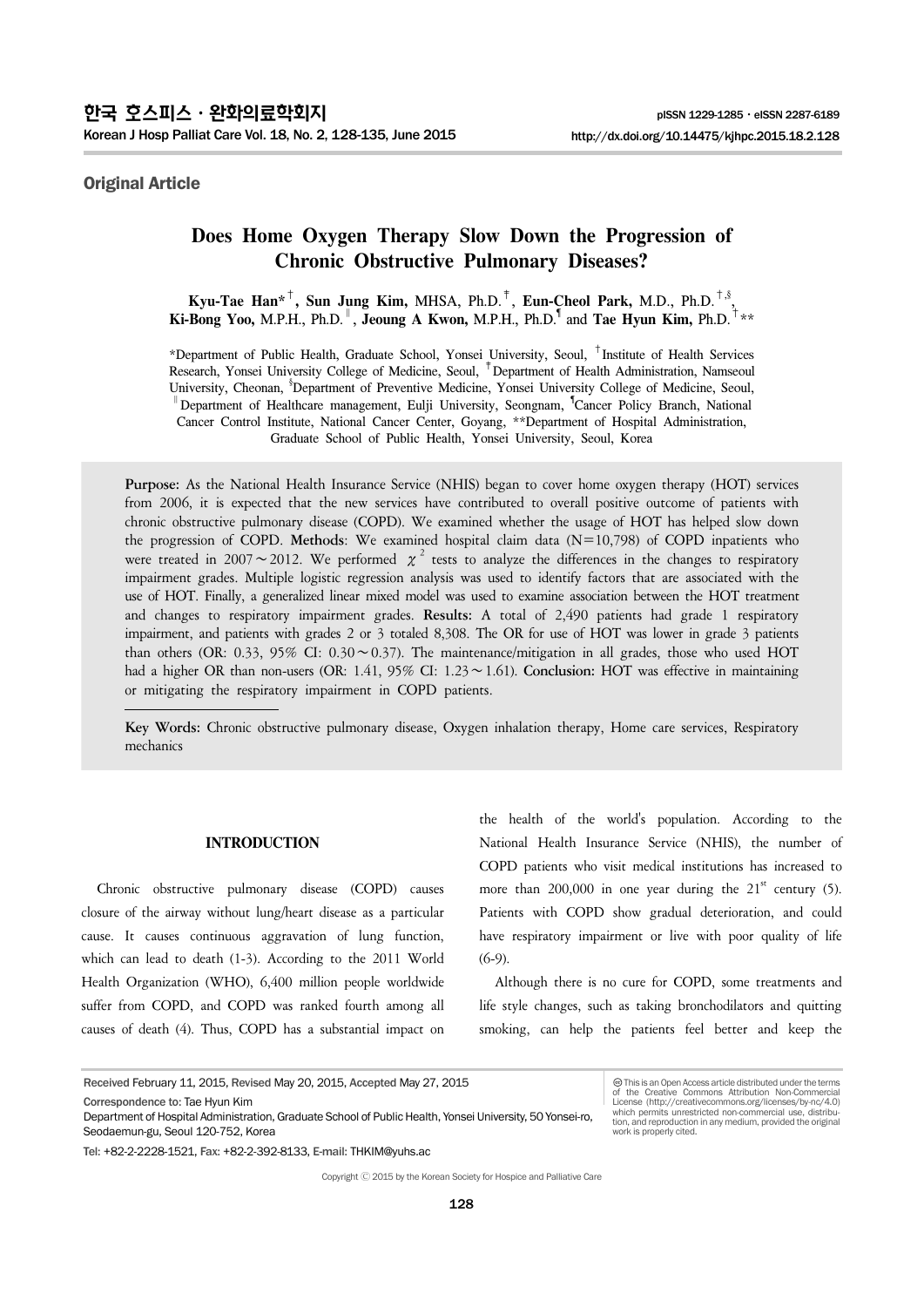disease from getting worse (10). In severe cases, however, other types of treatment, such as oxygen therapy and surgery, may also be required (11). Particularly, those who need long-term oxygen therapy may need to get the service at home.

Prior studies suggest the following positive effects of using home oxygen therapy (HOT): improvement in survival and prognosis of patients with respiratory disease, decrease of polycythemia, prevention of occurrence of pulmonary hypertension, and enhancement of neuropsychological health (12-21).

While HOT can be expensive, it had not been covered by the National Health Insurance (NHI) scheme in Korea, which, therefore, caused significant financial barriers for COPD patients accessing the service. As policies aimed to expand overall health insurance benefits were introduced in Korea in the mid-2000s, the NHIS finally started covering HOT service in 2006. Thus, patients who are determined as Grade 1 or Grade 2 of respiratory impairment and patients that meet the coverage criteria through arterial blood gas test or examination of oxygen saturation have been entitled to use the HOT, by paying for 20 percent of the monthly charge. This appears to contribute to overall increase in the number of patients with respiratory impairment who use HOT service. According to the statistics, the percentage of those who use HOT increased from 34.1% in 2008 to 53.4% in 2011 (22).

While it is expected that this newly covered service has contributed to overall positive outcome of the COPD patients, there is limited empirical evidence on whether this really has been the case. Therefore, we examined whether the usage of HOT services has helped slow down the progression of COPD.

#### **MATERIALS AND METHODS**

#### **1. Study population**

In order to examine the effect of using a HOT service, we used hospital claim data on COPD inpatients during 2007∼ 2012. Among them, we selected COPD patients with respiratory impairment grades 1, 2, and 3, and followed up on the changes in their grades. We excluded variables with missing values, Medical-Aid beneficiaries, and participants who died during the study period, which leaves 10,798 cases in the final analysis.

#### **2. Variables**

The outcome variables in this study were the changes of respiratory impairment grade. Changes of respiratory impairment grade were divided into two groups by grade: Grade 1; 1) maintenance/deterioration and 2) mitigation, Grade 2/3; 1) deterioration and 2) maintenance/mitigation.

The independent variable of main interest in relation to the change of respiratory impairment grade was the usage of HOT by the patients. Other independent variables considered in the analysis as potential confounding variables were the grade of respiratory impairment, sex, age, type of medical institution, length of stay, experience of care in intensive care unit (ICU), experience of ventilator care, and years.

The grades of respiratory impairment were classified according to three stages. Judgment of grade was implemented according to the following criteria. Grade 1/2/3 was defined as chronic function failure in lung or bronchus requiring oxygen therapy, even at rest/while moving in home/while walking, as well as patients with a pulmonary function lower than 25%/35%/40% of normal value or who had partial pressure of arterial blood gas less than 55 mmHg/60 mmHg/65 mmHg. By using this variable, it could be reflect severity of patients with COPD as indirectly (23). Age groups were divided as follows: younger than 49 years, 50∼59 years, 60∼69 years, and older than 70 years. Types of medical institution were defined as "General hospital" or "Hospital, Clinic" by patient visits as COPD. It could consider structural characteristics of each hospital (24). Length of stay was defined as the number of hospitalization days per inpatient. These were classified according to four groups: "Within 10 days", "10∼29 days", and "More than 30 days". Experience of care in ICU or ventilator care was used to consider severity of COPD patients. Therefore, it could be possible to analyze reflecting patient's mix (25).

#### **3. Statistical analysis**

We examined the distribution of each categorical variable according to frequency and percentages and performed  $\chi^2$ tests to examine the differences in each variable according to the changes of respiratory impairment grade and usage of oxygen therapy. We used the multiple logistic regression analysis to examine the factors that are associated with the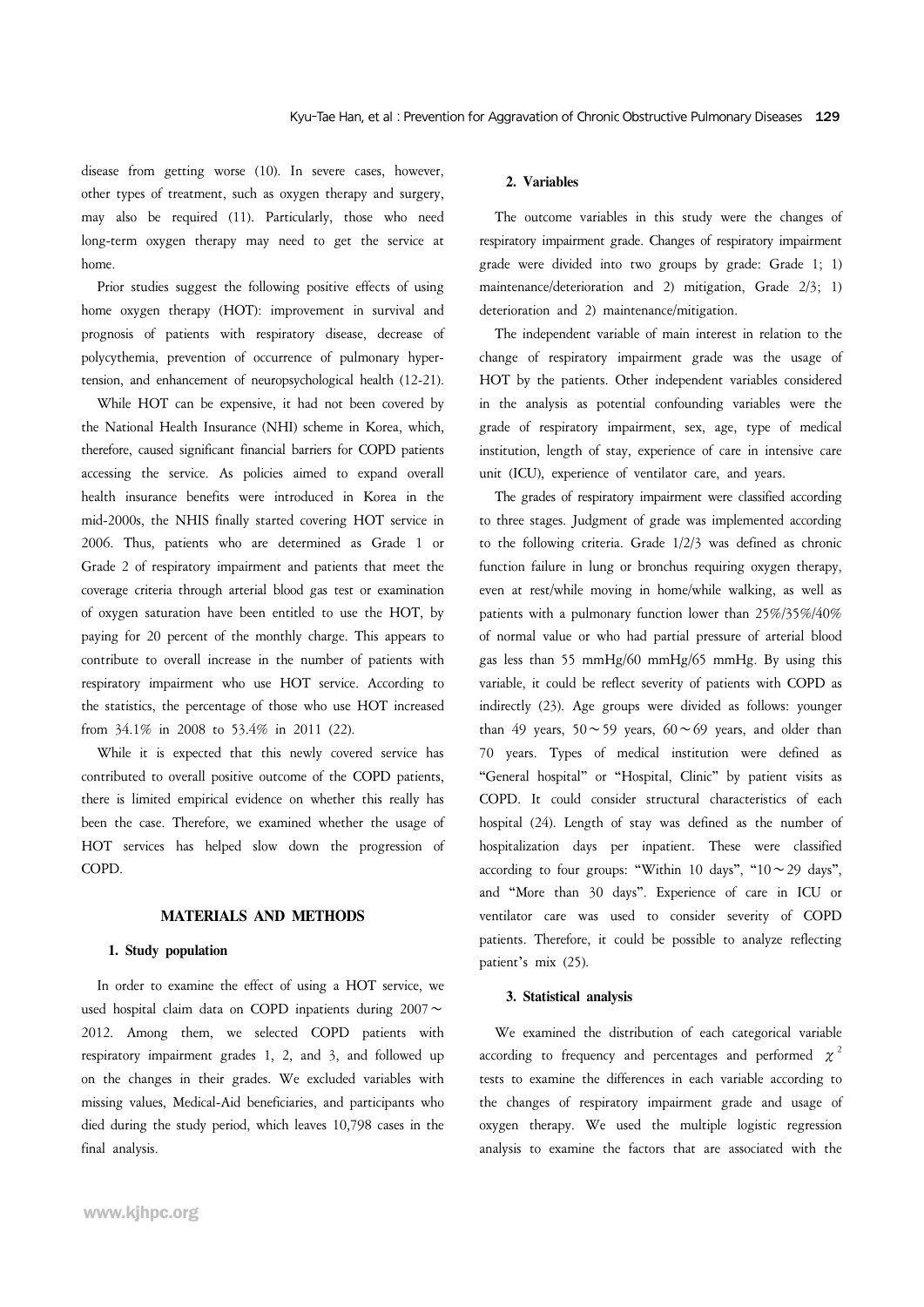use of HOT. In addition, a generalized linear mixed model was used to incorporate repeated-measures variables and to examine the association between usage of HOT service and changes of respiratory impairment grade, while controlling for potential confounding variables, including the grade of respiratory impairment, sex, age, type of medical institution, length of stay, experience of care in ICU, experience of ventilator care, and years. All statistical analyses were performed using SAS statistical software (Cary, NC) version 9.2. All reported p-values are two-sided and considered significant when  $P \leq 0.05$ .

### **RESULTS**

The data used in this analysis consisted of 10,798 patients. Among them, 4,371 patients who had used HOT and 6,427 patients who not used HOT. Among users for HOT, male was more slow down for progression of COPD (Male: 74.8%, Female: 67.9%) than female. Furthermore, number of mitigated or maintained patients were lower in older groups than youngers (Less than 49: 77.7%, 50∼59: 72.8%, 60∼ 69: 67.8%, More than 70: 55.4%), higher for people who used the hospital or clinic (Hospital, Clinic: 81.6%, General hospital: 71.9%), and higher for patients with longer length of stay (Within 10days: 70.6%, 10∼29days: 73.5%, More than 30 days: 85.7%). Among non-users for HOT, number of maintenance and mitigated patients by sex was contrast with results in users (Male: 66.3%, Female: 72.9%). On the other hand, we founded similar results in users by age-groups (Less than 49: 73.5%, 50∼59: 63.2%, 60∼69: 61.2%, More than 70: 47.1%), hospitalized in hospital or clinic (Hospital, Clinic: 79.4%, General hospital: 62.4%), and patients with longer length of stay (Within 10days: 62.0%, 10∼29 days: 69.2%, More than 30 days: 91.1%). Finally people who experienced ICU care were less frequent than non-experienced group ("Yes": 50.0%, "No": 67.9%) (Table 1).

Table 2 shows the results of the multiple logistic regression analysis on the factors associated with using HOT. The odds ratio (OR) for use of HOT was lower in grade 3 than grade 1 and 2 (OR: 0.33, 95% Confidence Intervals; 95% CI: 0.30∼ 0.37). And, female patients had lower odds ratio than male patients (OR: 0.86, 95% CI: 0.77∼0.95). By the age-group, older groups were more likely to use HOT than younger groups. We also found that participants who stayed longer than 30 days had a significantly higher odds ratio for maintenance/mitigation (OR: 1.25, 95% CI: 1.09∼1.45). Also, people who did not receive the ventilator care had lower odds ratio than those who did (OR: 0.37, 95% CI: 0.30∼ 0.45) (Table 2).

Table 3 shows the results of the analysis using the generalized linear mixed model. As expected, for the maintenance/mitigation in all grades, those who used HOT had a higher odds ratio, compared to those who did not use (OR: 1.41, 95% CI: 1.23∼1.61). By age-group, a lower odds ratio was observed for older age groups compared with lower age groups. The highest odds ratio was observed for participants who had a length of stay more than 30 days (OR: 2.54, 95% CI: 2.00∼3.22) (Table 3).

### **DISCUSSION**

In our study, we investigated the association of usage of HOT with the change of respiratory impairment grade among COPD patients after the NHI scheme began to cover the service in November 2006.

The results of the study show that use of a HOT service was effective in maintaining or mitigating the grade of respiratory impairment of COPD patients. Since COPD is a chronic disease, its symptoms tend to get worse with time. Therefore, preventing the loss of quality of life through ongoing management of the patient is necessary (26). According to prior studies, providing HOT as a means for management of COPD can prevent the loss of quality of life of the patients (27-29). Regarding any alternatives to prevent for progression of COPD patients were lacked, positive roles of usage HOT would be effective alternative in managing severe patients with other disease such as lung cancer, and etc. In addition, it is expected that usage of HOT would be positive effect to management for terminally-ill patients in other arena such as home hospice care.

The finding that COPD patients with grade 3 were much less likely than those with grade 1 and 2 to use HOT suggests that the payer should consider expanding insurance coverage for the service to those with grade 3. Given that using HOT helps slow down the progression of the disease, it would be beneficial for the patients who are less severe to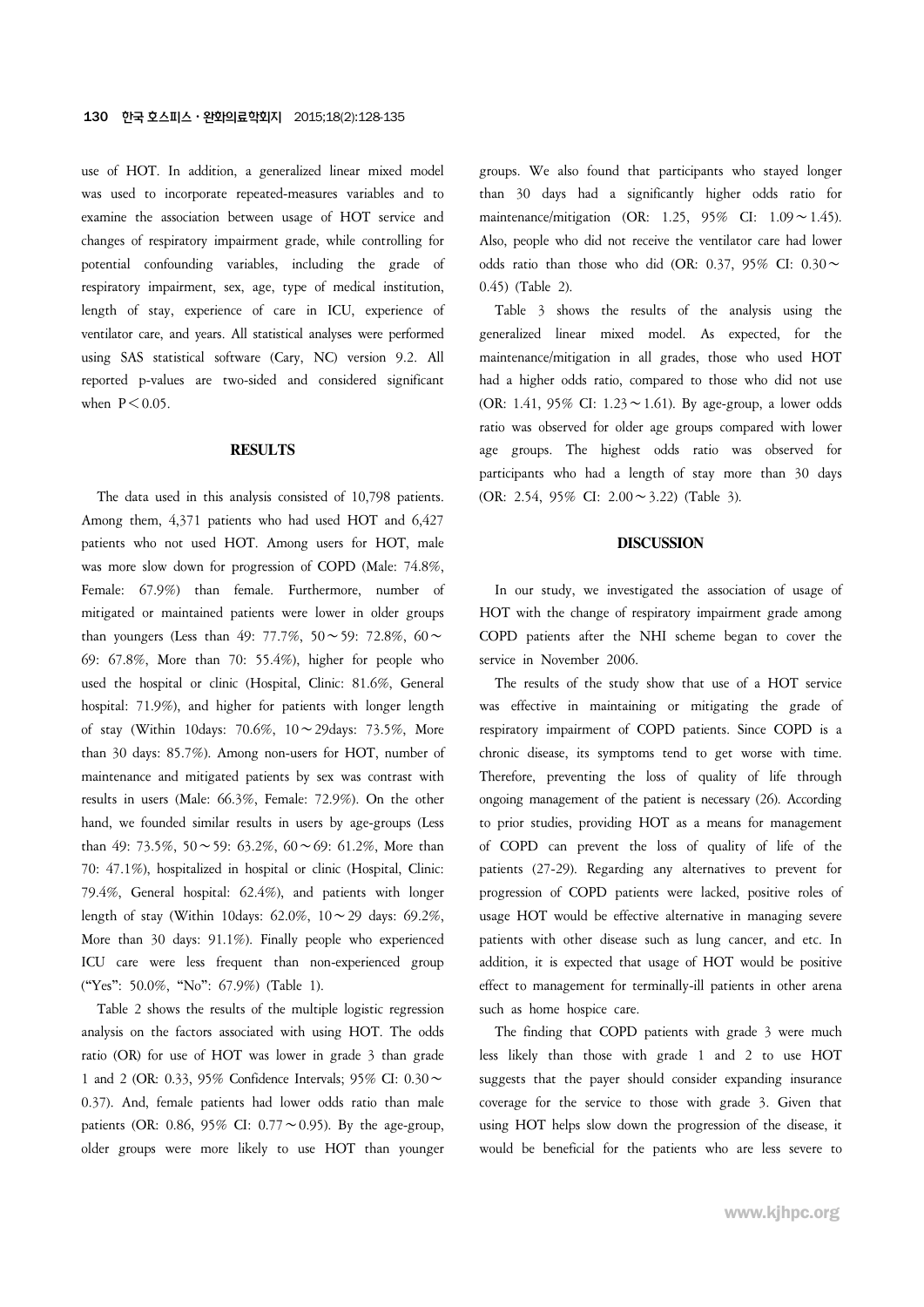|                                        |       | HOT           |      |                              |      |          |           |               |      |                              |      |          |
|----------------------------------------|-------|---------------|------|------------------------------|------|----------|-----------|---------------|------|------------------------------|------|----------|
|                                        |       |               |      | Use                          |      |          |           |               |      | Non-use                      |      |          |
|                                        | Total | Deterioration |      | Maintenance or<br>Mitigation |      | P-value  | Total     | Deterioration |      | Maintenance or<br>Mitigation |      | P-value  |
|                                        | N     | N             | $\%$ | N                            | %    |          | ${\bf N}$ | $\mathbf N$   | %    | N                            | %    |          |
| The grade of respiratory<br>impairment |       |               |      |                              |      |          |           |               |      |                              |      |          |
| Grade 1                                | 1,418 | 370           | 26.1 | 1,048                        | 73.9 | 0.5479   | 1,072     | 301           | 28.1 | 771                          | 71.9 | < 0.0001 |
| Grade 2                                | 1,516 | 393           | 25.9 | 1,123                        | 74.1 |          | 1,928     | 579           | 30.0 | 1,349                        | 70.0 |          |
| Grade 3                                | 1,437 | 396           | 27.6 | 1,041                        | 72.4 |          | 3,427     | 1,200         | 35.0 | 2,227                        | 65.0 |          |
| Sex                                    |       |               |      |                              |      |          |           |               |      |                              |      |          |
| Male                                   | 3,552 | 896           | 25.2 | 2,656                        | 74.8 | < 0.0001 | 5,137     | 1,731         | 33.7 | 3,406                        | 66.3 | < 0.0001 |
| Female                                 | 819   | 263           | 32.1 | 556                          | 67.9 |          | 1,290     | 349           | 27.1 | 941                          | 72.9 |          |
| Age (years)                            |       |               |      |                              |      |          |           |               |      |                              |      |          |
| $\sim$ 49                              | 1,841 | 411           | 22.3 | 1,430                        | 77.7 | < 0.0001 | 3,182     | 844           | 26.5 | 2,338                        | 73.5 | < 0.0001 |
| $50 \sim 59$                           | 1,715 | 466           | 27.2 | 1,249                        | 72.8 |          | 2,223     | 818           | 36.8 | 1,405                        | 63.2 |          |
| $60 - 69$                              | 658   | 212           | 32.2 | 446                          | 67.8 |          | 869       | 337           | 38.8 | 532                          | 61.2 |          |
| $70 \sim$                              | 157   | 70            | 44.6 | 87                           | 55.4 |          | 153       | 81            | 52.9 | 72                           | 47.1 |          |
| Types of medical institution           |       |               |      |                              |      |          |           |               |      |                              |      |          |
| General hospital                       | 3,638 | 1,024         | 28.1 | 2,614                        | 71.9 | < 0.0001 | 4,453     | 1,674         | 37.6 | 2,779                        | 62.4 | < 0.0001 |
| Hospital, Clinic                       | 733   | 135           | 18.4 | 598                          | 81.6 |          | 1,974     | 406           | 20.6 | 1,568                        | 79.4 |          |
| Length of stay                         |       |               |      |                              |      |          |           |               |      |                              |      |          |
| Within 10 days                         | 2,154 | 634           | 29.4 | 1,520                        | 70.6 | < 0.0001 | 3,490     | 1,325         | 38.0 | 2,165                        | 62.0 | < 0.0001 |
| $10 \sim 29$ days                      | 1,712 | 453           | 26.5 | 1,259                        | 73.5 |          | 2,253     | 694           | 30.8 | 1,559                        | 69.2 |          |
| More than 30 days                      | 505   | 72            | 14.3 | 433                          | 85.7 |          | 684       | 61            | 8.9  | 623                          | 91.1 |          |
| Experience of care in ICU              |       |               |      |                              |      |          |           |               |      |                              |      |          |
| Yes                                    | 94    | 42            | 44.7 | 52                           | 55.3 | < 0.0001 | 82        | 41            | 50.0 | 41                           | 50.0 | 0.0006   |
| N <sub>o</sub>                         | 4,277 | 1,117         | 26.1 | 3,160                        | 73.9 |          | 6,345     | 2,039         | 32.1 | 4,306                        | 67.9 |          |
| Experience of ventilator care          |       |               |      |                              |      |          |           |               |      |                              |      |          |
| Yes                                    | 389   | 94            | 24.2 | 295                          | 75.8 | 0.2711   | 167       | 57            | 34.1 | 110                          | 65.9 | 0.6207   |
| N <sub>o</sub>                         | 3,982 | 1,065         | 26.7 | 2,917                        | 73.3 |          | 6,260     | 2,023         | 32.3 | 4,237                        | 67.7 |          |
| Years                                  |       |               |      |                              |      |          |           |               |      |                              |      |          |
| 2007                                   | 243   | 151           | 62.1 | 92                           | 37.9 | < 0.0001 | 506       | 333           | 65.8 | 173                          | 34.2 | < 0.0001 |
| 2008                                   | 377   | 151           | 40.1 | 226                          | 59.9 |          | 653       | 283           | 43.3 | 370                          | 56.7 |          |
| 2009                                   | 566   | 191           | 33.7 | 375                          | 66.3 |          | 895       | 328           | 36.6 | 567                          | 63.4 |          |
| 2010                                   | 765   | 210           | 27.5 | 555                          | 72.5 |          | 1,143     | 370           | 32.4 | 773                          | 67.6 |          |
| 2011                                   | 1,022 | 222           | 21.7 | 800                          | 78.3 |          | 1,401     | 350           | 25.0 | 1,051                        | 75.0 |          |
| 2012                                   | 1,398 | 234           | 16.7 | 1,164                        | 83.3 |          | 1,829     | 416           | 22.7 | 1,413                        | 77.3 |          |
| Total                                  | 4,371 |               | 26.5 | 3,212                        | 73.5 |          | 6,427     | 2,080         | 32.4 | 4,347                        | 67.6 |          |
|                                        |       | 1,159         |      |                              |      |          |           |               |      |                              |      |          |

Table 1. Demographic Characteristics by Usage of Home Oxygen Therapy (frequency, %).

HOT: Home Oxygen Therapy, ICU: Intensive Care Unit. \*P-values are for results of  $\chi^2$  tests for categorical variables.

start using the service earlier, once they also are entitled to be covered.

The finding that patients who were hospitalized in general hospitals were more likely to use HOT than those who were stayed in hospitals or clinics may indicate that the former were either more severe or better informed about the service. A recent report suggests that many respiratory patients are

either unaware of the fact that HOT service is covered by the NHIS scheme or unsure about the effectiveness, efficacy, and safety of using the service (30).

However, this study has some limitations. First, it would have been ideal had we been able to used information including all respiratory diseases. But, the data used in this study included only COPD patients who have experienced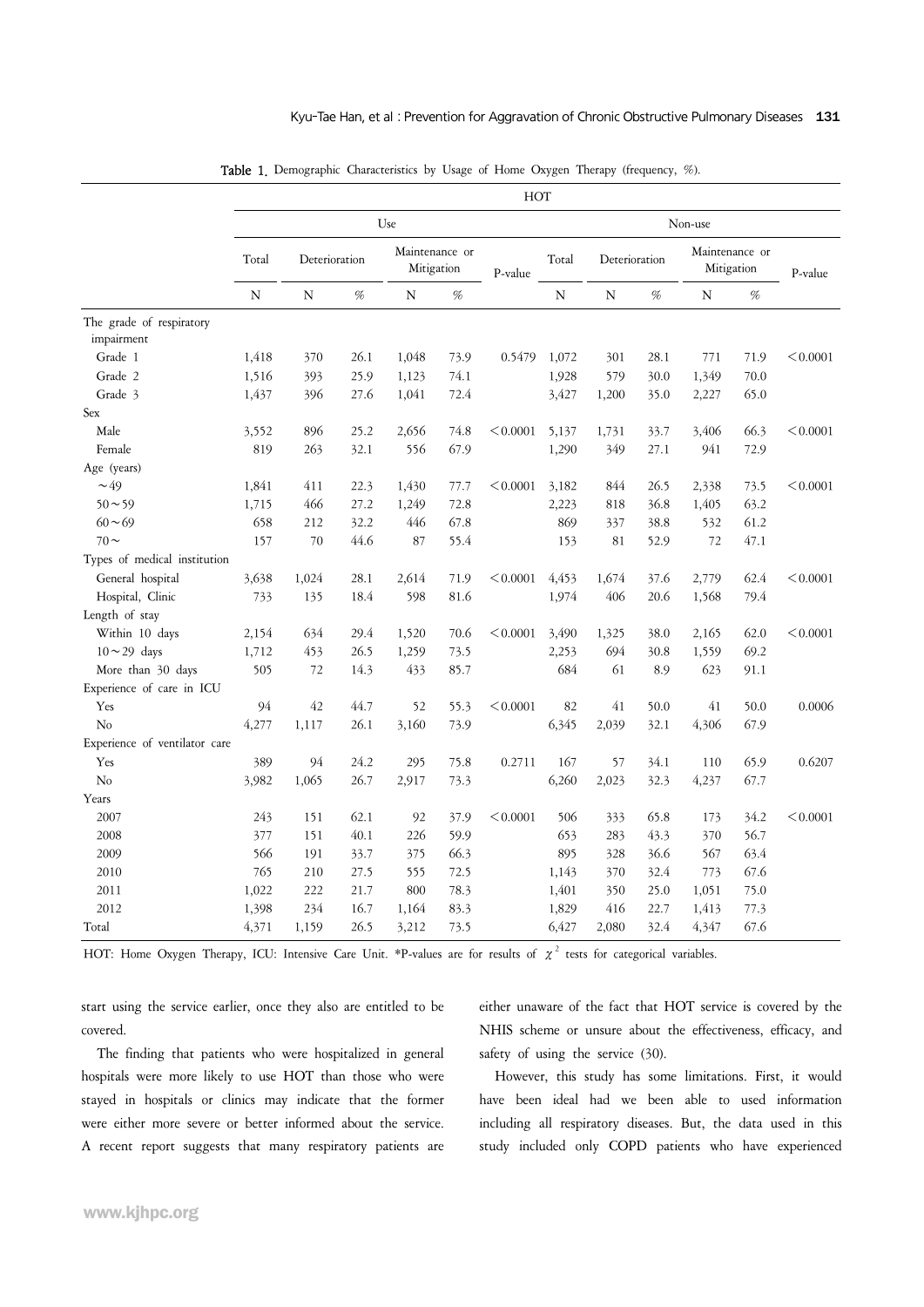|                                     | Usage of HOT |                          |                          |  |  |
|-------------------------------------|--------------|--------------------------|--------------------------|--|--|
|                                     | <b>OR</b>    |                          | 95% CI                   |  |  |
| The grade of respiratory impairment |              |                          |                          |  |  |
| Grade 1                             | 1.00         | $\overline{\phantom{a}}$ | $\overline{\phantom{a}}$ |  |  |
| Grade 2                             | $0.60*$      | 0.54                     | 0.67                     |  |  |
| Grade 3                             | $0.33*$      | 0.30                     | 0.37                     |  |  |
| Sex                                 |              |                          |                          |  |  |
| Male                                | 1.00         | $\overline{\phantom{a}}$ | $\overline{\phantom{a}}$ |  |  |
| Female                              | $0.86*$      | 0.77                     | 0.95                     |  |  |
| Age (years)                         |              |                          |                          |  |  |
| $\sim$ 49                           | 1.00         | $\overline{\phantom{a}}$ | $\overline{\phantom{a}}$ |  |  |
| $50 - 59$                           | $1.18*$      | 1.08                     | 1.30                     |  |  |
| $60 - 69$                           | $1.15*$      | 1.02                     | 1.30                     |  |  |
| $70 \sim$                           | 1.38*        | 1.07                     | 1.77                     |  |  |
| Types of medical institution        |              |                          |                          |  |  |
| Hospital, Clinic                    | 1.00         | $\overline{\phantom{a}}$ | $\overline{\phantom{a}}$ |  |  |
| General hospital                    | $2.13*$      | 1.92                     | 2.37                     |  |  |
| Length of stay                      |              |                          |                          |  |  |
| Within 10 days                      | 1.00         | $\overline{\phantom{a}}$ | $\frac{1}{2}$            |  |  |
| $10 \sim 29$ days                   | $1.15*$      | 1.06                     | 1.26                     |  |  |
| More than 30 days                   | $1.25*$      | 1.09                     | 1.45                     |  |  |
| Experience of care in ICU           |              |                          |                          |  |  |
| Yes                                 | 1.00         | $\overline{\phantom{a}}$ | $\overline{\phantom{a}}$ |  |  |
| No                                  | 0.98         | 0.70                     | 1.38                     |  |  |
| Experience of ventilator care       |              |                          |                          |  |  |
| Yes                                 | 1.00         | $\sim$                   | $\overline{\phantom{a}}$ |  |  |
| $\overline{\text{No}}$              | $0.37*$      | 0.30                     | 0.45                     |  |  |
| Years                               |              |                          |                          |  |  |
| 2007                                | 1.00         | $\overline{\phantom{a}}$ | $\overline{\phantom{a}}$ |  |  |
| 2008                                | $1.26*$      | 1.02                     | 1.55                     |  |  |
| 2009                                | 1.38*        | 1.13                     | 1.67                     |  |  |
| 2010                                | $1.50*$      | 1.24                     | 1.81                     |  |  |
| 2011                                | $1.65*$      | 1.37                     | 1.98                     |  |  |
| 2012                                | $1.68*$      | 1.40                     | 2.01                     |  |  |
|                                     |              |                          |                          |  |  |

Table 2. Factors Associated with the Use of HOT.

HOT: Home Oxygen Therapy, ICU: Intensive Care Unit, OR: Odds Ratio, CI: Confidence Interval. \*The results were statistically significant, †OR and 95% CI for results by multiple logistic regression analysis.

hospitalization corresponding to Grades 1, 2, and 3 of respiratory impairment. Therefore, we were not able to consider any respiratory disorders such as polycythemia, pulmonary hypertension, and neuropsychological symptoms related to COPD. The results of this study cannot be applied to both respiratory disorders and patients with COPD. Second, this study did not consider the aspects of cost when analyzing the effect of HOT. Given that cost is an important factor in treatment and management of disease, this will limit establishment of measures for COPD. Finally, there is also limitation in that only HOT, and no other treatment for

#### COPD, was considered.

Despite these limitations, this study examined the effect of utilizing treatment after enforcement of insurance coverage of HOT in 2006. In particular, the strength of this study is that the effect of HOT was indirectly examined through change in the grade of impairment. The results of this study would be helpful in development of a policy for management of COPD. In addition, it must be able to provide support for treatment of physical, emotional symptoms of COPD patients through other studies.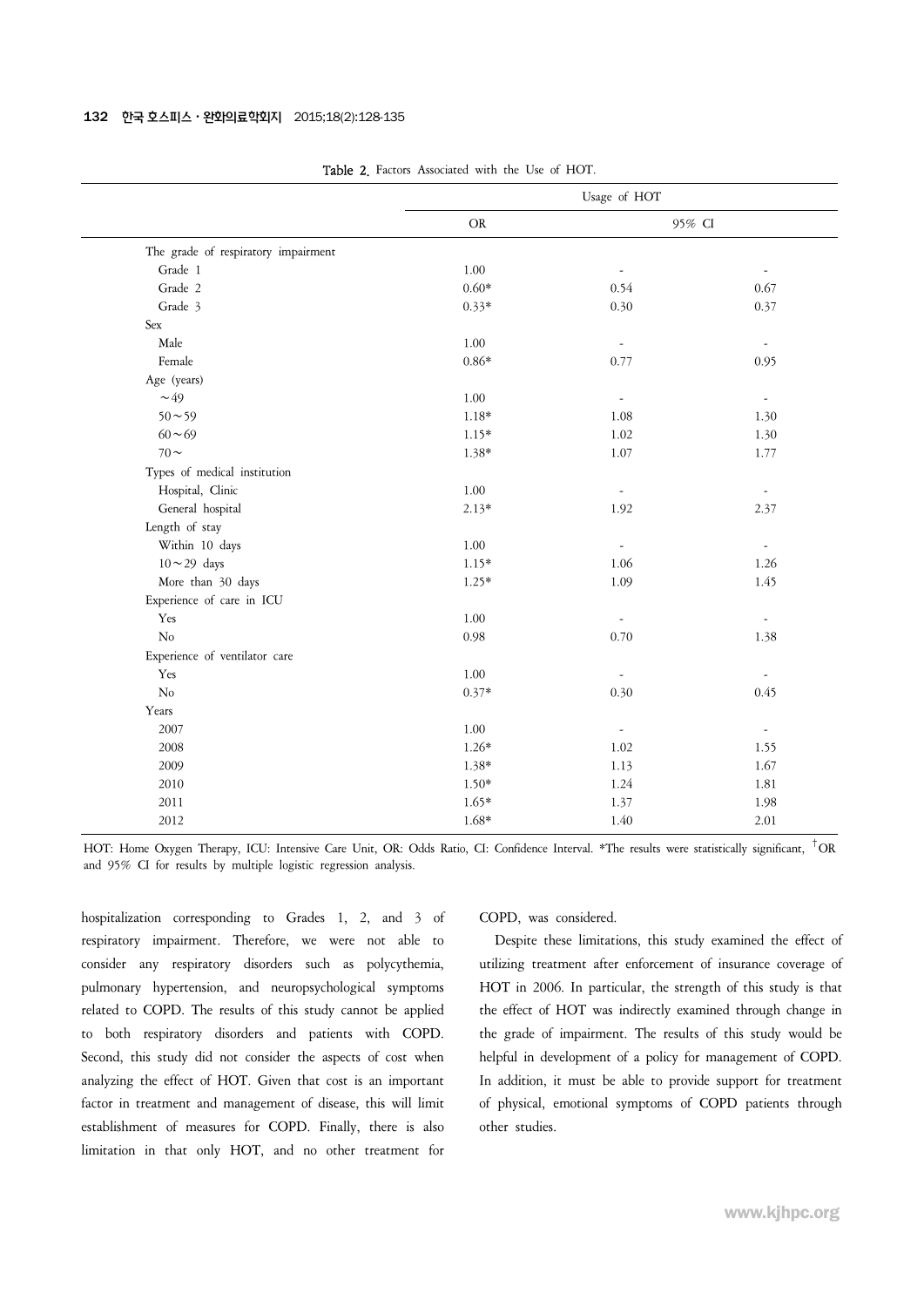|                                     |            | Total                    |                          |
|-------------------------------------|------------|--------------------------|--------------------------|
|                                     | ${\rm OR}$ |                          | 95% CI                   |
| $HOT$                               |            |                          |                          |
| Non-use                             | $1.00\,$   | $\overline{\phantom{a}}$ | $\overline{\phantom{a}}$ |
| Use                                 | $1.41*$    | 1.23                     | 1.61                     |
| The grade of respiratory impairment |            |                          |                          |
| Level 1                             | 1.00       | $\overline{\phantom{a}}$ | $\overline{\phantom{a}}$ |
| Level 2                             | 1.04       | 0.87                     | 1.24                     |
| Level 3                             | 0.89       | 0.75                     | 1.05                     |
| Sex                                 |            |                          |                          |
| Male                                | 1.00       | $\overline{\phantom{a}}$ | $\blacksquare$           |
| Female                              | 0.94       | 0.80                     | 1.10                     |
| Age (years)                         |            |                          |                          |
| $\sim$ 49                           | $1.00\,$   | $\blacksquare$           | $\overline{\phantom{a}}$ |
| $50 - 59$                           | $0.86*$    | 0.75                     | 0.98                     |
| $60 - 69$                           | $0.73*$    | 0.61                     | 0.88                     |
| $70-$                               | $0.53*$    | 0.38                     | 0.74                     |
| Types of Medical institution        |            |                          |                          |
| Hospital, Clinic                    | $1.00\,$   | $\overline{\phantom{a}}$ | $\blacksquare$           |
| General hospital                    | $0.59*$    | 0.51                     | 0.68                     |
| Length of stay                      |            |                          |                          |
| Within 10 days                      | 1.00       | $\overline{\phantom{a}}$ | $\overline{\phantom{a}}$ |
| $10 - 29$ days                      | $1.23*$    | 1.10                     | 1.37                     |
| More than 30 days                   | $2.54*$    | 2.00                     | 3.22                     |
| Experience of care in ICU           |            |                          |                          |
| Yes                                 | 1.00       | $\overline{\phantom{a}}$ | $\blacksquare$           |
| No                                  | 1.17       | 0.79                     | 1.74                     |
| Experience of ventilator care       |            |                          |                          |
| Yes                                 | 1.00       | $\overline{\phantom{a}}$ | $\overline{\phantom{a}}$ |
| $\rm No$                            | 0.98       | 0.76                     | 1.26                     |
| Years                               |            |                          |                          |
| 2007                                | 1.00       | $\overline{\phantom{a}}$ | $\blacksquare$           |
| 2008                                | $3.36*$    | 2.67                     | 4.23                     |
| 2009                                | $4.48*$    | 3.58                     | 5.61                     |
| 2010                                | $6.79*$    | 5.45                     | 8.47                     |
| 2011                                | $10.67*$   | 8.57                     | 13.28                    |
| 2012                                | $16.51*$   | 13.30                    | 20.48                    |

Table 3. Factors Associated with Slow Down the Progression of COPD.

Chronic obstructive pulmonary disease, HOT: Home Oxygen Therapy, ICU: Intensive Care Unit, OR: Odds Ratio, CI: Confidence Interval. \*The results were statistically significant, †OR and 95% CI for results by generalized linear mixed model.

### **AUTHORS' CONTRIBUTION**

K.T.H. designed the study, researched data, performed statistical analyses, and wrote the manuscript. S.J.K, E.C.P, K.B.Y., J.A.K., and T.H.K. contributed to the discussion and reviewed and edited the manuscript. All authors have read and approved submission of the manuscript and the manuscript has not been published and is not being considered for publication elsewhere in whole or part in any language except as an abstract.

## 요 약

목적: 2006년부터 가정산소치료 서비스에 대해 보장 을 시작함에 따라, 기준에 부합하는 사람들은 가정산소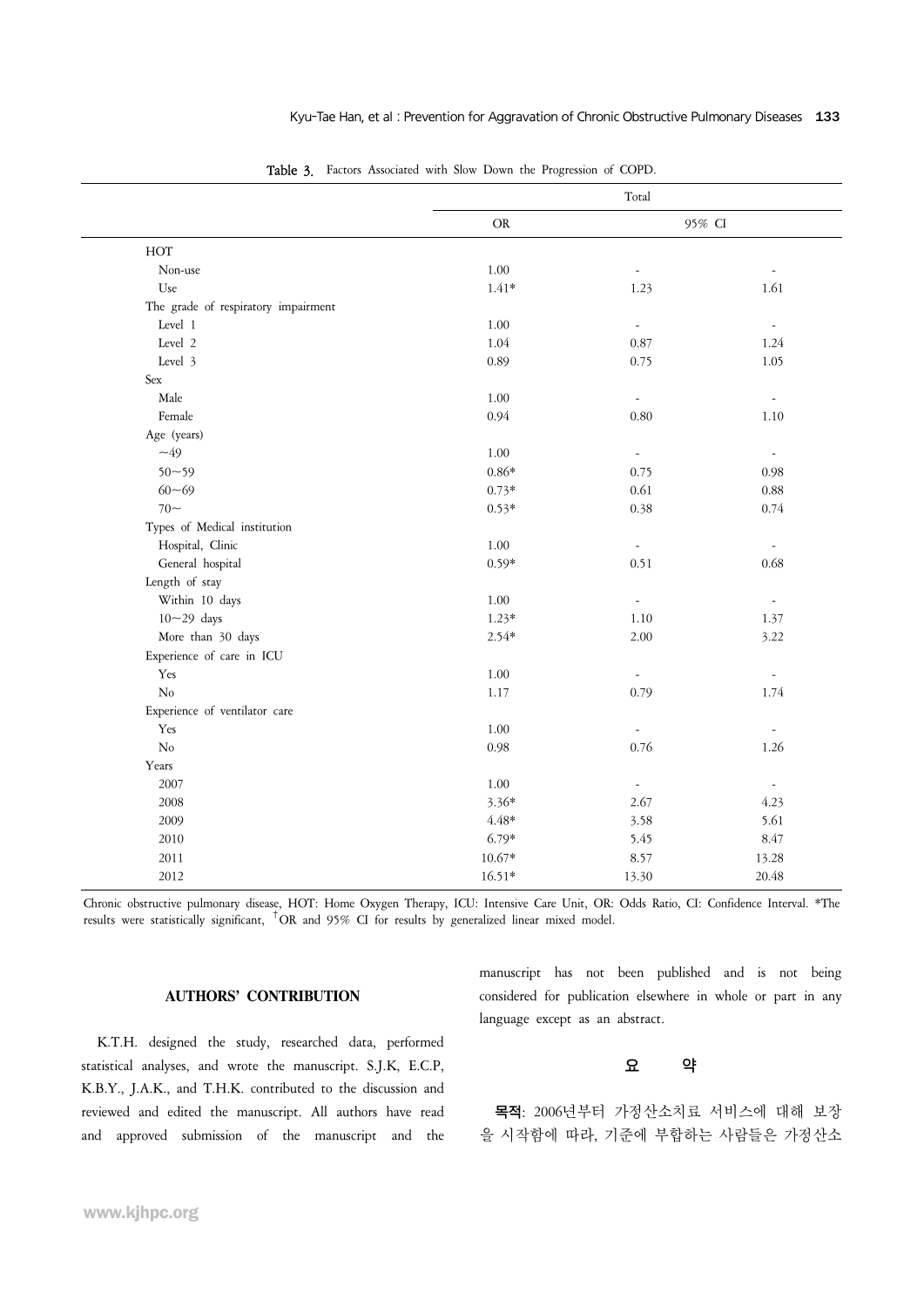서비스이용에 대해 20%의 본인부담만을 지출하게 되었 다. 이 같은 제도의 도입은 환자의 가정산소치료 서비 스에 대한 부담을 경감시키게 됨에 따라 주요 이용자인 만성 폐쇄성 폐질환 환자들에게 긍정적인 효과를 미쳤 을 것으로 예상된다. 하지만, 제도 도입 후 가정산소치 료 서비스 제도의 효과에 대한 연구가 많지 않았고, 실 증적 근거자료 또한 부족한 실정이다. 따라서, 본 연구 는 제도 도입 후, 가정산소치료 서비스가 만성 폐쇄성 폐질환 환자들의 상태에 긍정적 영향을 미쳤는지를 알 아보고자 한다.

방법: 만성폐쇄성 폐질환으로 2007년부터 2012년까지 병원을 방문한 사람(N=10,798)의 청구데이터를 분석에 이용하였으며, 가정산소치료 서비스 제도 적용의 기준 인 호흡기장애등급에 따라 분포의 차이를 설명하기 위 해  $\chi^2$  test을 하였다. 또한, 가정산소치료 서비스 이용 에 대한 요인을 알아보고자 Multiple Logistic Regression Analysis을 하였으며, 가정산소치료 서비스 이용이 호흡 기장애등급의 변화에 어떠한 영향을 주었는지 알아보 고자 Generalized Linear Mixed Model 분석을 하였다.

결과: 분석대상 중 호흡기장애등급 1등급에 속하는 대상은 2,490명이었으며, 2/3등급에 속하는 대상은 8,308 명이었다. 가정산소치료 서비스 이용에 대해서는 호흡 기 장애등급 3등급이 1 또는 2등급에 비해 적게 이용하 였다(OR: 0.33, 95% CI: 0.30∼0.37). 또한, 가정산소치료 를 이용함에 따라 환자의 상태의 변화에 대해 분석한 결과, 가정산소치료 이용자는 미이용자에 비해 상태의 완화 또는 유지에 대해 높은 값을 보였다(OR: 1.41, 95% CI:  $1.23 \sim 1.61$ ).

결론: 가정산소치료 서비스 이용은 만성 폐쇄성 폐질 환 환자의 상태 악화방지에 대해서 긍정적인 영향을 준 다.

중심단어: 만성폐쇄성 폐질환, 산소흡입치료, 가정치료, 호흡역학

### **REFERENCES**

- 1. Anthonisen NR, Wright EC, Hodgkin JE. Prognosis in chronic obstructive pulmonary disease. Am Rev Respir Dis 1986;133: 14-20.
- 2. Wouters EF. Chronic obstructive pulmonary disease. 5: systemic effects of COPD. Thorax 2002;57:1067-70.
- 3. Soler-Cataluña JJ, Martínez-García MA, Román Sánchez P, Salcedo E, Navarro M, Ochando R. Severe acute exacerbations

and mortality in patients with chronic obstructive pulmonary disease. Thorax 2005;60:925-31.

- 4. Organisation for Economic Co-operation and Development. Health at a glance 2011: OECD indicators. Paris:OECD;2011.
- 5. National Health Insurance Service. National health insurance statistical yearbook 2011. Seoul:National Health Insurance Service; 2012.
- 6. Connors AF Jr, Dawson NV, Thomas C, Harrell FE Jr, Desbiens N, Fulkerson WJ, et al. Outcomes following acute exacerbation of severe chronic obstructive lung disease. The SUPPORT investigators (Study to Understand Prognoses and Preferences for Outcomes and Risks of Treatments). Am J Respir Crit Care Med 1996;154(4 Pt 1):959-67.
- 7. Fuso L, Incalzi RA, Pistelli R, Muzzolon R, Valente S, Pagliari G, et al. Predicting mortality of patients hospitalized for acutely exacerbated chronic obstructive pulmonary disease. Am J Med 1995;98:272-7.
- 8. Groenewegen KH, Schols AM, Wouters EF. Mortality and mortality-related factors after hospitalization for acute exacerbation of COPD. Chest 2003;124:459-67.
- 9. Kang GJ, Kim MH, Hwang SK. Self-care, symptom experience, and health-related quality of life by COPD severity. J Korean Acad Adult Nurs 2008;20:163-75.
- 10. MedlinePlus: Chronic Obstructive Pulmonary Disease (COPD) [internet]. Bethesda (MD): U.S. National Library of Medicine; 2014. [cited 2014 Apr 20]. Available from: http://www.nlm.nih. gov/medlineplus.
- 11. How is COPD treated? [internet]. Bethesda (MD): National Heart, Lung, and Blood Institute (NHLBI); 2013. [cited 2014 Apr 20]. Available from: http://www.nhlbi.nih.gov/health/healthtopics/topics/copd/treatment.html.
- 12. Chailleux E, Fauroux B, Binet F, Dautzenberg B, Polu JM. Predictors of survival in patients receiving domiciliary oxygen therapy or mechanical ventilation. A 10-year analysis of ANTADIR Observatory. Chest 1996;109:741-9.
- 13. Nigrovic LE, Chiang VW. Cost analysis of enteroviral polymerase chain reaction in infants with fever and cerebrospinal fluid pleocytosis. Arch Pediatr Adolesc Med 2000;154:817-21.
- 14. Cranston JM, Nguyen AM, Crockett AJ. The relative survival of COPD patients on long-term oxygen therapy in Australia: A comparative study. Respirology 2004;9:237-42.
- 15. Farrero E, Escarrabill J, Prats E, Maderal M, Manresa F. Impact of a hospital-based home-care program on the management of COPD patients receiving long-term oxygen therapy. Chest 2001;119:364-9.
- 16. Foucher P, Baudouin N, Merati M, Pitard A, Bonniaud P, Reybet-Degat O, et al. Relative survival analysis of 252 patients with COPD receiving long-term oxygen therapy. Chest 1998;113:1580-7.
- 17. Górecka D, Gorzelak K, Sliwiński P, Tobiasz M, Zieliński J. Effect of long-term oxygen therapy on survival in patients with